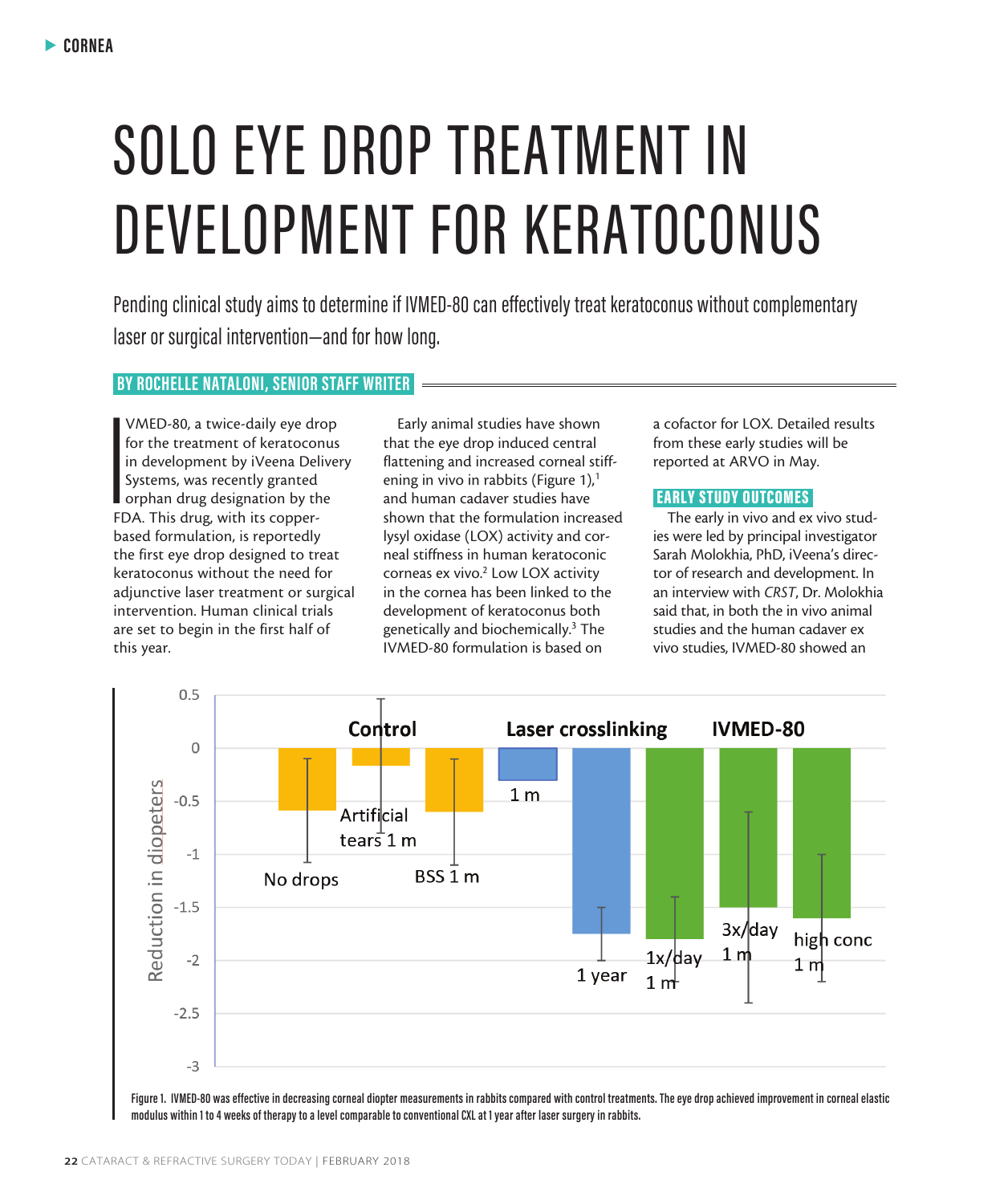# EXPERIMENTAL EYE DROPS:

## A Possible Step Forward in Keratoconus Management

**A conservative, noninvasive treatment could increase corneal biochemical and biomechanical resistance against ectasia progression.**

## **BY COSIMO MAZZOTTA, MD, PhD**



The FDA recently granted orphan drug status to IVMED-80 (iVeena), an eye drop for the treatment of keratoconus independent of surgery or laser treatment. This novel technology is based on a cofactor for lysyl oxidase (LOX) activity. According to preliminary data, low LOX activity in

the cornea has been linked to the biochemical pathogenetic factors involved in the development of keratoconus.<sup>1-3</sup>

Lysyl oxidases, a family comprising LOX and four LOX-like enzymes (LOXL1-4), catalyze the formation of collagen crosslinks and elastin and are implicated in the agerelated corneal stiffening synonymous with keratoconus. Although the pathogenesis of keratoconus is complex and unclear, one current hypothesis is based on alterations in the organization and structure of collagen fibrils and extracellular matrix.

According to the literature, all four LOX-like enzymes are present in each corneal layer as well as in the limbus and conjunctiva. A lower staining intensity of LOXL2 was found using immunohistochemistry and Western blot analysis in keratoconus specimens.<sup>1</sup>

## **THE CONNECTION**

A meta-analysis evaluating the association of genetic variants in LOX with keratoconus demonstrated that two LOX variants (rs2956540 and rs10519694) may affect individual susceptibility to keratoconus; however, the results remained inconclusive because of the great heterogeneity existing across populations.<sup>2</sup> Indeed, larger-scale and multiethnic genetic studies on keratoconus are required to further validate these results.

Recent studies evaluating the correlation of visual and keratometry outcomes after CXL in patients with keratoconus and cone epithelium-specific gene expression levels demonstrated that preoperative levels of molecular factors such as LOX aid in understanding CXL outcomes at the tissue level.<sup>3</sup> The study elucidated the differential expression of a set of local molecular factors in the ectatic cone area of the cornea to uncover a functional cause for the focal corneal weakening characteristic of keratoconus in human corneal samples. Epithelial cells were collected from keratoconus patients ( $n = 66$ ) undergoing CXL procedures from cone apex and periphery. Nonectatic refractive surgery patients ( $n = 23$ ) served as controls.

The ratio of epithelial gene expression in the cone and periphery of each eye was estimated by quantitative polymerase chain reaction analysis and correlated with clinical data. Epithelium from the cone apex of keratoconus

effect by 6 weeks after drops were administered. "With the animals, we looked at topography as well as OCT images, and we have seen corneal flattening and an increase in corneal biomechanical strength. And with the ex vivo keratoconic human corneas, we looked at the LOX activity of corneal fibroblasts as well as the corneal biomechanics—the patients had elevated levels of the inflammatory factors tumor necrosis factor-α, interlukin-6, and matrix metalloproteinase 9 (MMP-9), but reduced LOX. This study provides the first evidence that altered corneal epithelial and stromal expression of specific genes at the corneal cone apex drives focal structural weakness in keratoconus.

## **EXPERIMENTAL EYE DROPS FOR KERATOCONUS**

The experimental results of the iVeena eye drops' effect on human keratoconic corneas showed an increase of LOX activity and corneal stiffening. According to morphologic evidence, an induced central corneal flattening in rabbits was demonstrated on OCT corneal scans.

In my opinion, this drug could represent a step forward for conservative noninvasive keratoconus management, enabling a relatively cost-effective treatment for keratoconus progression to be used as a first-line approach for the time necessary to gain a spontaneous stability of the ectatic disease (35–40 years) or in combination with CXL. If not sufficient alone, the IVMED-80 biochemical treatment could be combined with both epithelium-off and epithelium-on CXL. Particularly if clinical results demonstrate safety and efficacy, this therapy could be a noninvasive method to treat progressive keratoconus or an adjuvant treatment of epithelium-on CXL, improving its efficacy and reducing the side effects of epithelium removal such as corneal infections, postoperative pain, and wound-related complications.

Point-of-care tests are needed to detect specific concentration of LOX levels in order to predict keratoconus progression and response to combined therapies.

1. Dudakova L Sasaki T, Liskova P, Palos M, Jirsova K. The presence of lysyl oxidase-like enzymes in human control and keratoconic corneas. *Histol Histopathol*. 2016; 31(1):63-71.

2. Zhang J, Zhang L, Hong J et al. Association of common variants in LOX with keratoconus: A meta-analysis. *PLoS One.* 2015;10(12):e0145815.

3. Pahuja N, Kumar NR, Shroff R, et al. Differential molecular expression of extracellular matrix and inflammatory genes at the corneal cone apex drives focal weakening in keratoconus. *Invest Ophthalmol Vis Sci.* 2016;57(13):5372-5382.

## **COSIMO MAZZOTTA, MD, PhD**

- <sup>n</sup> Assistant Professor of Corneal Pathology, Post-Graduate Ophthalmology School, Department of Medicine, Surgery and Neurosciences, University of Siena, Italy
- $\blacksquare$  Director, Siena Crosslinking Center, Ocu-Medical VISION
- <sup>n</sup> cgmazzotta@libero.it
- <sup>n</sup> Financial disclosure: None acknowledged

stress-strain curves of the cornea—and so far we've seen an effect at 6 weeks or earlier in both models," she said. "We are currently working with dosage and gaining a better understanding of the concentration and regimen. We plan on starting a phase 1-2a study, mainly for safety, within the coming 3 to 4 months."